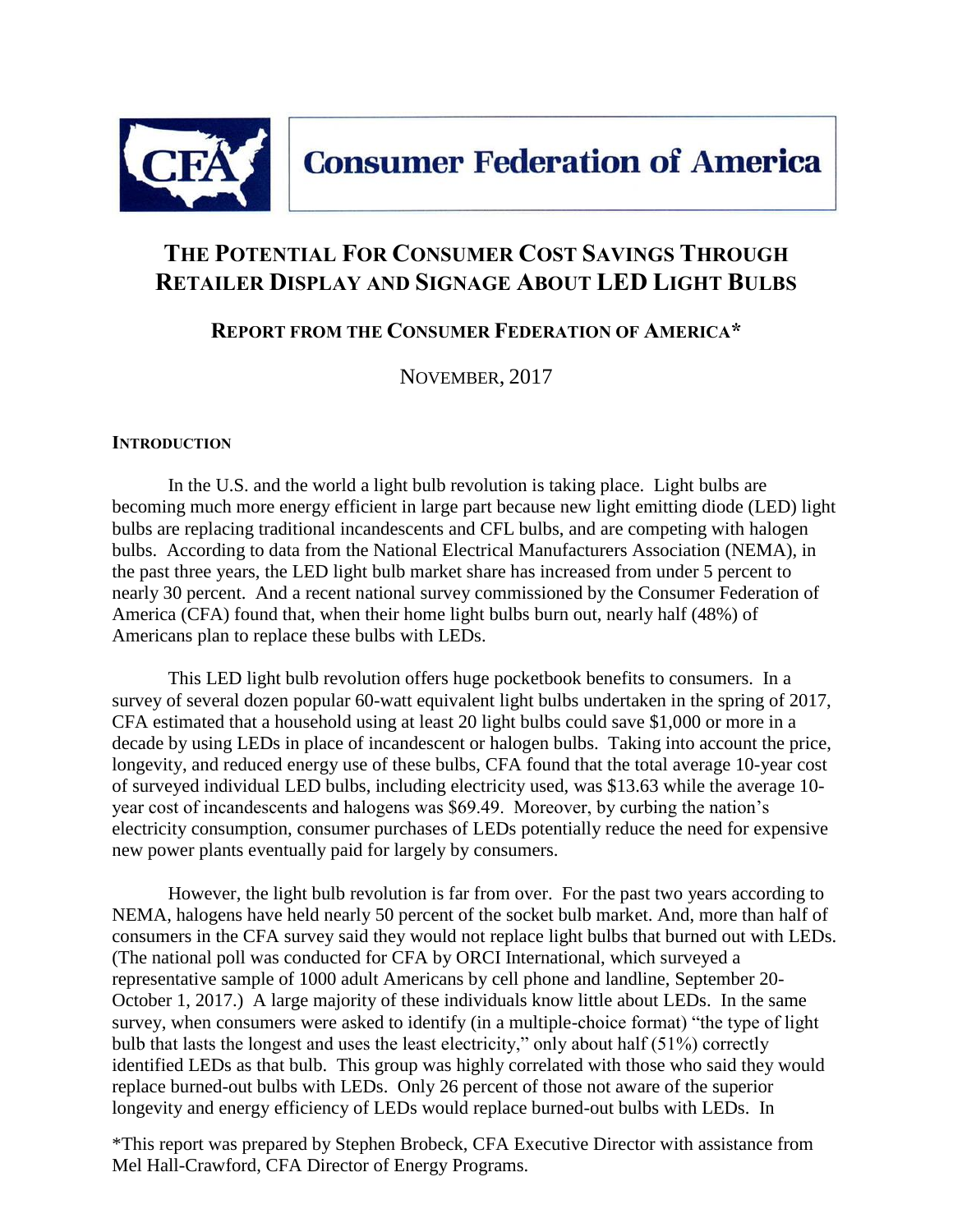contrast, 69 percent of those aware of this longevity and efficiency said they would replace burned-out bulbs with LEDs.

To advance the light bulb revolution – to the benefit of consumers and the economy – nonprofits, government, manufacturers, and retailers must play important roles. Nonprofits need to urge governments to set and enforce energy efficiency standards for light bulbs and also inform consumers about the huge cost savings from using LEDs. Governments need to set, implement, and enforce standards for these bulbs. Manufacturers need to embrace the standards. And retailers need to prominently display LEDs and use signage to inform customers about their lower costs. (According to a June 2016 survey commissioned by CFA, only two percent of respondents said they purchased light bulbs online.)

Now that governments have established energy efficiency standards for everyday light bulbs and manufacturers are making available LED bulbs whose efficiency usually far exceeds these standards, retailers should prominently display and inform customers about these LEDs. The amount and prominence of shelf space they give to LEDs, and their signage about the consumer benefits of LEDs, can strongly and positively influence consumer knowledge and acceptance of these low-cost bulbs.<sup>1</sup> For that reason, in September and October 2017, CFA surveyed retailer displays and information about LED socket bulbs at 16 major retailers selling light bulbs – supermarkets, drugstores, discounters, and four large general retailers (Walmart, Target, Lowes, Home Depot). Fifty-two retail outlets in DC and five states – Maine, Pennsylvania, Delaware, Maryland, and Virginia – were visited to compile information about display and signage about LED "general purpose" bulbs.

#### **SURVEY METHOD**

 $\overline{a}$ 

At least two stores were surveyed for each retailer in the sample. Research in stores within the same chain usually revealed a strong consistency of display and signage. It appears that individual stores are given uniform instructions about how to display their light bulb inventory. These instructions may have been influenced by the manufacturer when the retailer carries only their product. Accordingly, we assume that there is usually strong consistency of display and signage throughout all the stores nationally of one retailer.

At these stores, the following information was collected:

- Availability of LEDs: What percentage of shelf space was occupied by LEDs?
- Prominence of displays: Were LEDs displayed at or just below eye level where customers are most likely to focus initial attention? Were LEDs displayed separately at the end of aisles or in aisles? At the general retailers which typically display light bulbs in 10-12 bays, were LEDs displayed in the first bays on the aisle?
- Signage: Were there signs with messaging about LEDs? How powerful were these messages? How prominent were the signs?

 $<sup>1</sup>$  The following paper summarizes research on the subject: Tijmen Elbers. "The effects of in-</sup> store layout and shelf designs on consumer behavior." Published by Wageningen University and Research, Netherlands (January 23, 2016).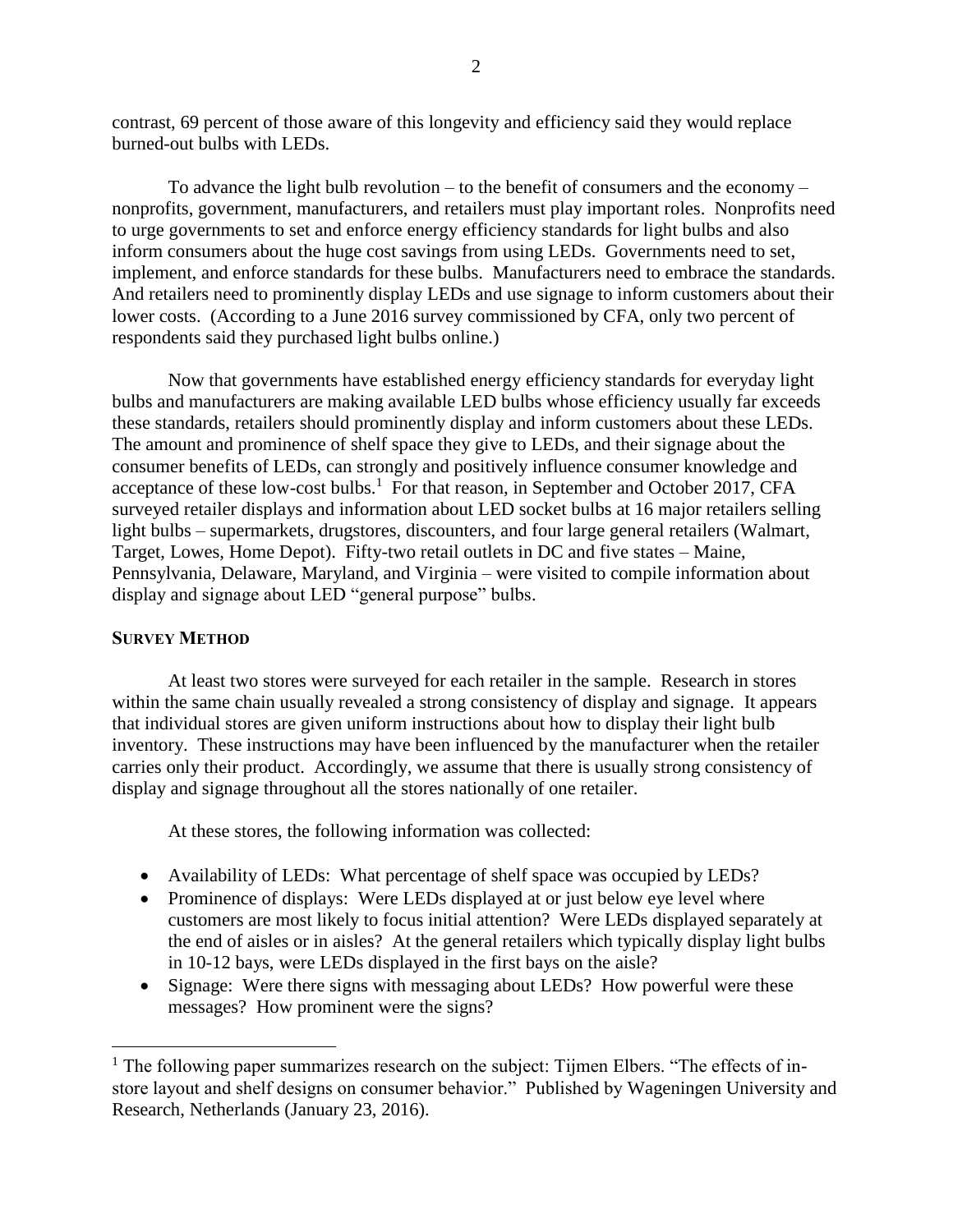This retailer research did not include pricing for two reasons: CFA released information on pricing in June, 2017. And, there are no longer huge price differences between most traditional bulbs and most LEDs. At most stores, LEDs can be purchased for less than \$3 a bulb.

CFA then used this information to identify best practices – the most effective displays and signage – and also assigned a letter grade to the display and signage of each of the 16 major retailers – A for excellent, B for good, C for fair, and D for poor. To help distinguish among retailer practices, plus and minus grades were utilized. The retailer earning an A grade mainly displayed LEDs, gave them prominence, and provided good information about cost savings. Those receiving a B grade had to prominently display LEDs, or display them while providing good information. Those receiving a C grade had to include at least a significant minority of LEDs in their displays. The retailers receiving a D grade displayed only a few LED bulbs and, in one store, none at all.

#### **FINDINGS**

Retailers received the following grades:

| $A -$                            |
|----------------------------------|
| $_{\rm B+}$                      |
| $B+$                             |
| B                                |
|                                  |
| $B+$                             |
| $C+$                             |
| $C+$                             |
| $\mathsf{C}$                     |
| $C-$                             |
| D+                               |
|                                  |
| $B-$                             |
| $C+$                             |
| C                                |
|                                  |
| $C+$                             |
| C                                |
| $\mathsf{L}\mathsf{L}\mathsf{L}$ |
|                                  |

Here is key information about how each retailer displays LED socket light bulbs that was the basis for the grades: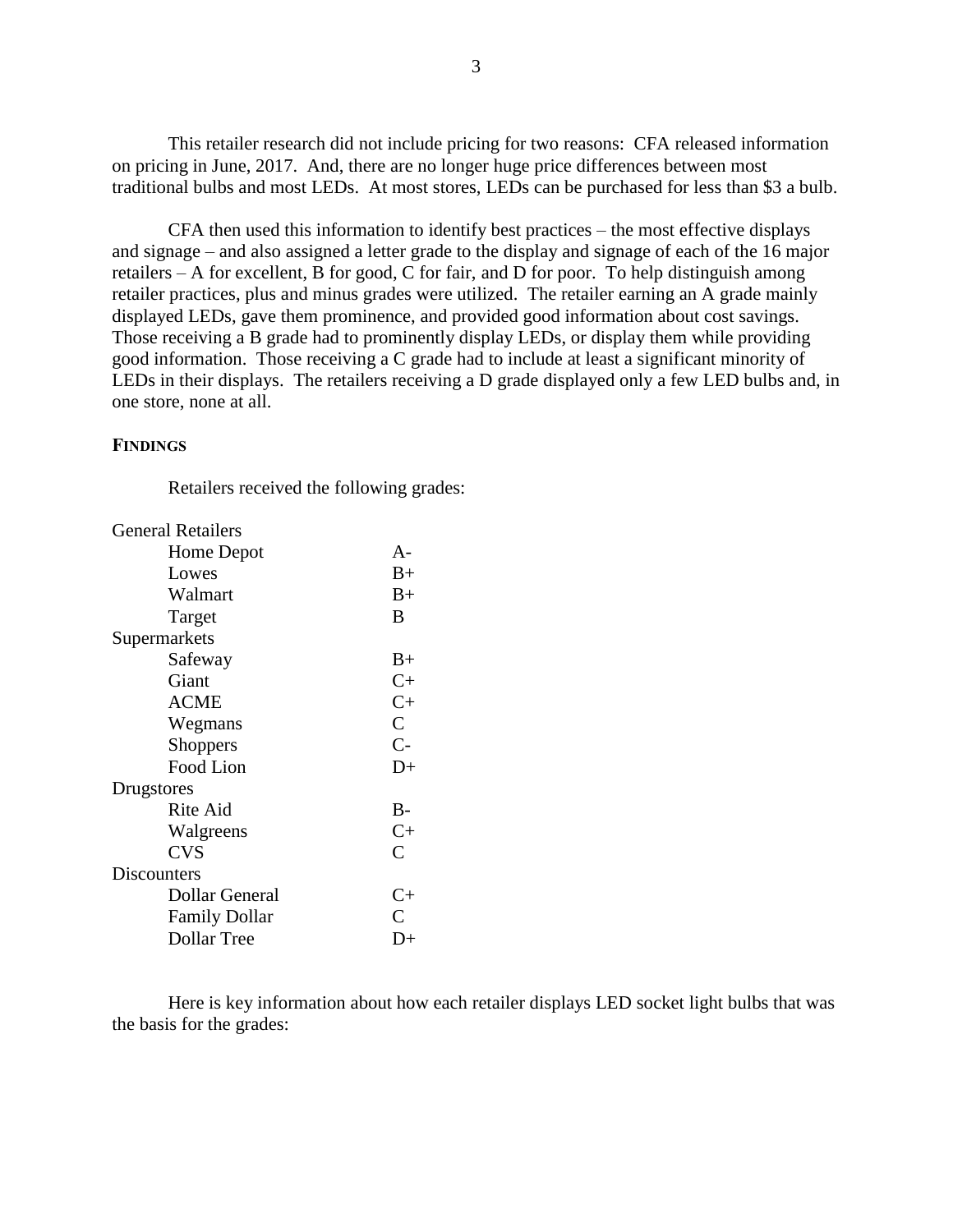Home Depot (A-)

- In three stores, the most prominent bay  $-1$  or 2– displayed only LEDs in 5-6 shelves. In the fourth store, the most prominent bay had 8 shelves of LEDs and 3 shelves (lowest) of non-LEDs.
- Other bays  $-4$ , 5, 6 contained LEDs as well as non-LED bulbs.
- Most stores had an end-of-aisle display of LEDs.
- All stores had at least several aisle displays of LEDs.
- Three stores had prominent end-of-aisle signs "Get the look of a traditional light bulb" with the long life and energy efficiency of a LED."
- Two stores had a sign in a prominent bay "Smart lighting your way. Look for ENERGY STAR certified LED bulbs. They use less energy, save money, and help protect the environment."
- Two stores displayed different types of lit LED bulbs.
- Stores participated in available utility rebate programs.

Lowes  $(B+)$ 

- In the two most prominent bays, the top three shelves displayed only LEDs and the bottom two shelves only non-LEDs.
- All four stores had end-of-aisle displays of LEDs. At three stores, these displays had signs indicating "low prices" or "special pricing."
- One store had 5 aisle displays of LEDs.
- One store had a sign above bay  $1 -$  "LED bulbs 5-year warranty. Halogen bulbs no warranty."
- Stores participated in available utility rebate programs.

Walmart  $(B+)$ 

- Most prominent two bays typically had 8-9 shelves of socket bulbs, with LEDs exclusively on top 4-8 shelves.
- In most stores, there were mainly LEDs in other bays.
- Three stores had end-of-aisle displays of LEDs, two with the sign "Everyday low" price." Another store had an end-of-aisle display of halogens with the sign – "Great value."
- Stores participated in available utility rebate programs.

Target (B)

- Stores mainly displayed GE light bulbs.
- Light bulbs were sorted mainly by wattage, with all bulbs with a similar wattage in one bay.
- The most prominent bay usually carried GE Reveal bulbs, usually non-LED.
- In the bay with 60-equivalent watt bulbs, the top three of five shelves usually displayed just LEDs while the bottom two shelves contained non-LEDs.
- In one store, there was one end-of-aisle display of LEDs and one display of non-LEDs. In another store, there was one end-of-aisle display of LEDs. In a third store, there was one end-of-aisle display of LEDs and non-LEDs. In the fourth store, there was one end-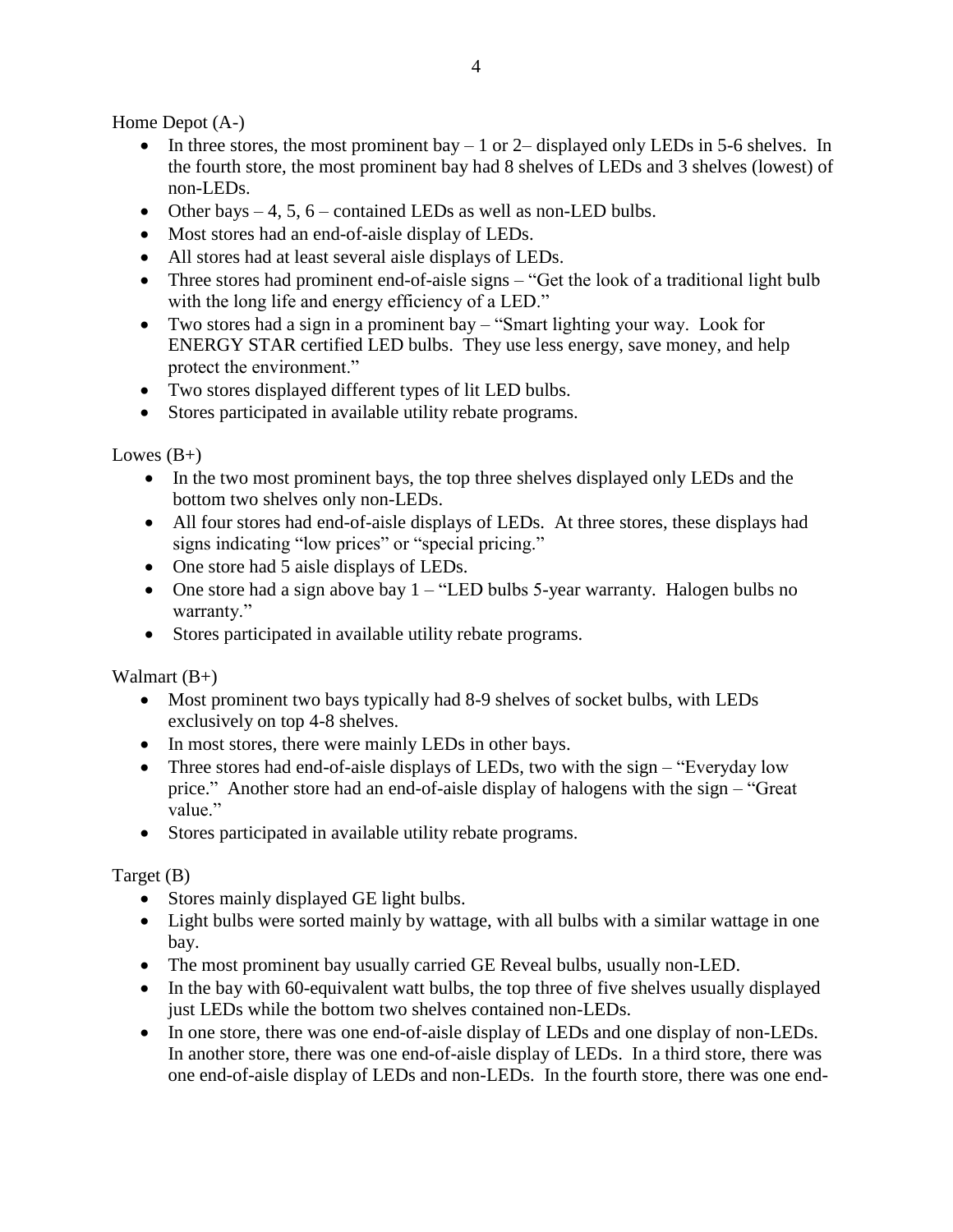of-aisle display of LEDs with sign – "Less energy more brilliance. One LED lasts as long as 15 incandescents."

Stores participated in available utility rebate programs.

#### Safeway  $(B+)$

- Displayed mainly LEDs in 5 shelves with incandescents in top shelf and LEDs only or mainly in the next two shelves.
- There was a large sign over the two light bulb bays. On one side "Lighting Tech" Guide" with information about wattage, life, lumens, and annual cost that indicates incandescent is good, halogen is better, and LED is best. On other side – "Benefits of LED lighting. Long lifespan. Energy saving. Always ready. No mercury – instant full brightness."

Giant  $(C+)$ 

- Only GE bulbs were displayed.
- One store earned a C-. There were four shelves with LEDs on the top shelf. A sign promoted incandescents – "Try the bulb that pays you back. Start saving energy and money with GE-energy-efficient soft white light bulbs."
- Another store earned a C+. Four shelves had only LEDs on top shelf, mainly LEDs on the next shelf, and some LEDs on the next shelf. A shelf sign compared life expectancies only of halogen and CFL bulbs.
- A third store earned an A-. Four shelves, with only LEDs on the top shelf, and some LEDs on next two lower shelves. Shelves had a sign – "One 60 watt replacement LED bulb last 15 times longer and saves \$82 in energy vs. a 60 watt incandescent bulb."

 $ACME (C+)$ 

- Only GE bulbs were displayed, about one-half LEDs among socket bulbs.
- Five shelves had non-LED bulbs on top shelf, LEDs exclusively or mainly on next two shelves, and non-LEDs exclusively or mainly on bottom two shelves.
- One store had an aisle display "LED 60 watt. Light that's just right."

Wegmans (C)

- Only Philips bulbs displayed.
- Most socket bulbs displayed were non-LEDs.
- Five shelves had non-LEDs on the top shelf, LED and non-LED on the second and third shelves down, and non-LED on the bottom two shelves.
- LED Bright Stiks were featured in one store.

# Shoppers (C-)

- Only Sylvania bulbs were displayed.
- Most socket bulbs displayed were non-LEDs.
- LEDs were mixed in with non-LEDs.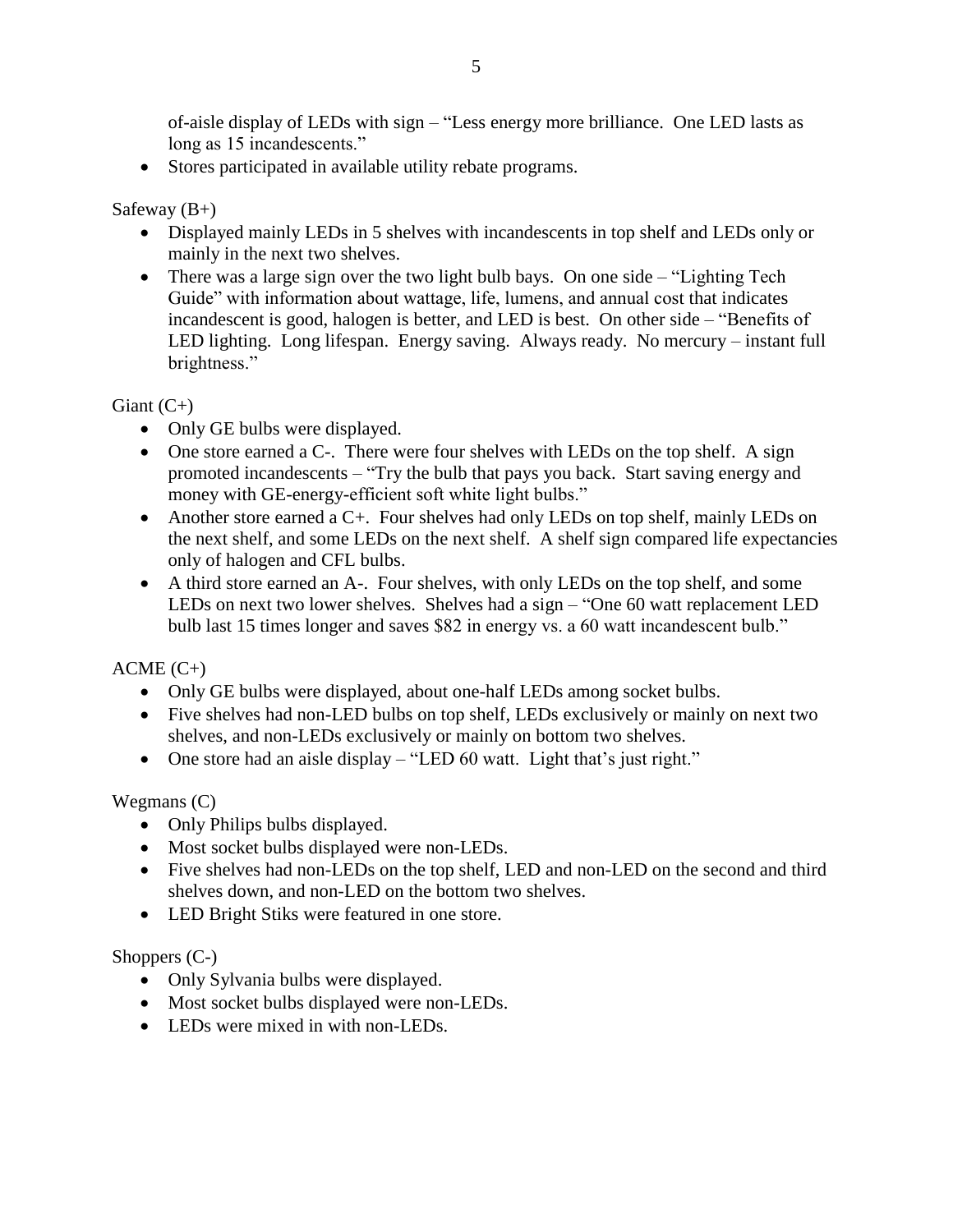Food Lion/Hannaford (D+)

- Only Sylvania bulbs were displayed.
- Very few LEDs were displayed on 4 shelves at Food Lion Stores and on 7 shelves in the Hannaford store.

#### Rite Aid (B-)

- Only GE bulbs were displayed.
- About half of bulbs displayed were LEDs.
- Only LEDs were on the top shelf (of three or four). Some LEDs were found on the next shelf down as well.
- One store promoted LED bright stiks with a shelf sign indicating: "Energy Saving saves \$82 on energy/bulb. Long lifespan – last 13 years. Multi-use – unique shape fits most sockets. Instant on – instant brightness."

Walgreens  $(C+)$ 

- About half of socket bulbs displayed were LEDs.
- In two stores with six shelves, only LEDs were on top shelf, and LEDs mainly or exclusively on next two shelves down. In third smaller store, LEDs were on top shelf and non-LEDs on the next two shelves down.

### CVS (C)

- Mainly non-LEDs were displayed.
- Three shelves. Only LEDs were usually displayed on the top shelf. Non-LEDs were mainly displayed on the next two shelves down.

Dollar General (C+)

- One store displayed mainly LEDs. The top two rows and bottom shelf (of 4) in one bay displayed only LEDs. The top two shelves (of 3) in the second bay displayed only LEDs.
- Another store displayed mainly non-LEDs. The top (of 6) shelves displayed bright stik LEDs and non-LED bulbs, and only one other LED was found on the shelves.
- Participated in an available rebate program in one state.

Family Dollar (C)

- Only Sylvania bulbs were displayed.
- Mainly non-LEDs were displayed, but only LEDs were displayed on the top shelf of four stores.

Dollar Tree  $(D+)$ 

- One store had no LED bulbs displayed. Another store had very few LEDs. A third store mainly displayed non-LEDs. In a fourth store half the bulbs were LEDs.
- LED bulbs were not featured in any store.

# **CONCLUSIONS**

The following general conclusions were reached: